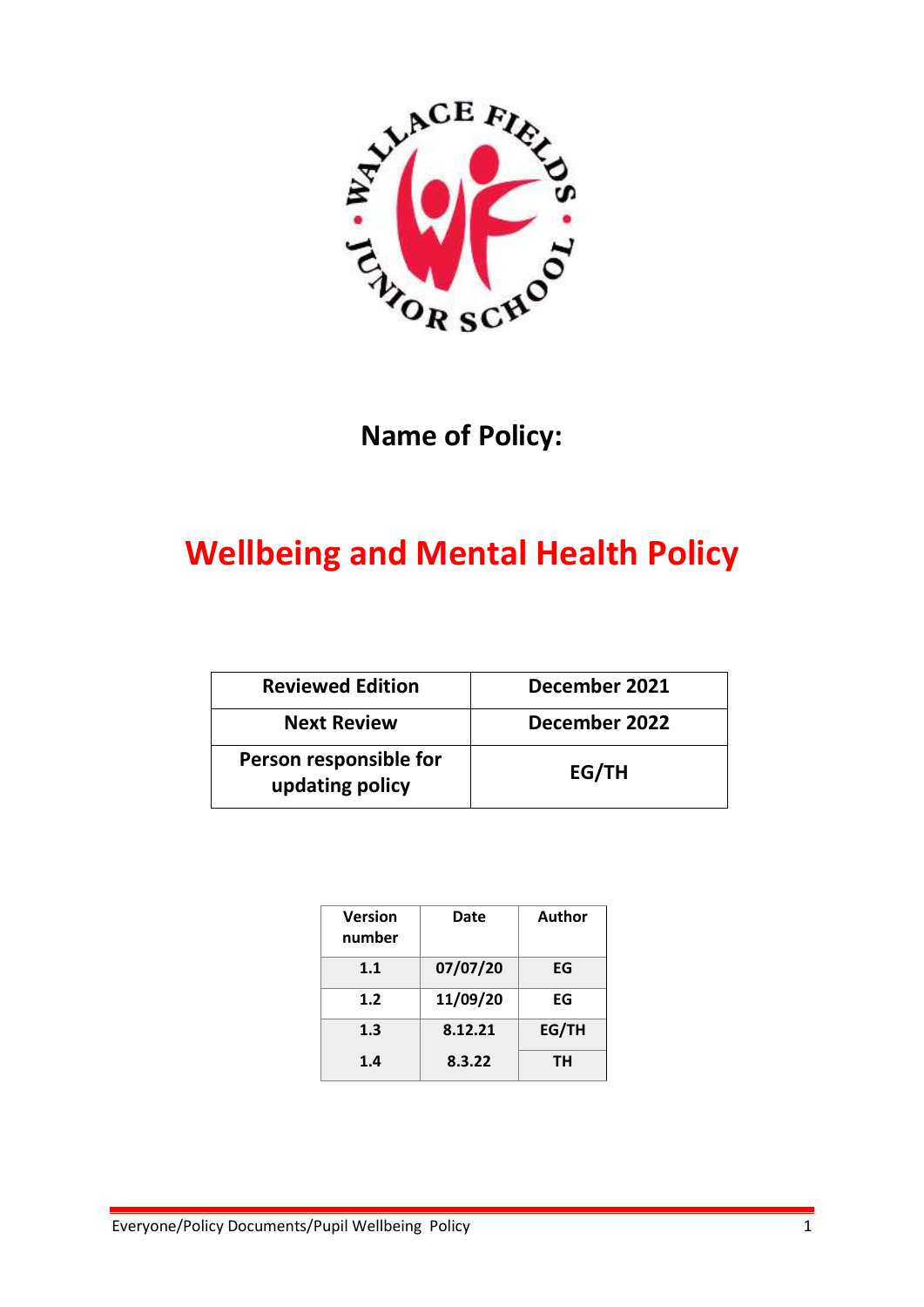# **Contents**

| Purpose of the policy                                                   |
|-------------------------------------------------------------------------|
| Definition of mental health and wellbeing                               |
| Rationale                                                               |
| Aims                                                                    |
| Learning and Teaching                                                   |
| Roles and Responsibilities                                              |
| Supporting children's positive mental health                            |
| Identifying, referring and supporting children with mental health needs |
| Disclosures by children and confidentiality                             |
| Working in partnership with parents                                     |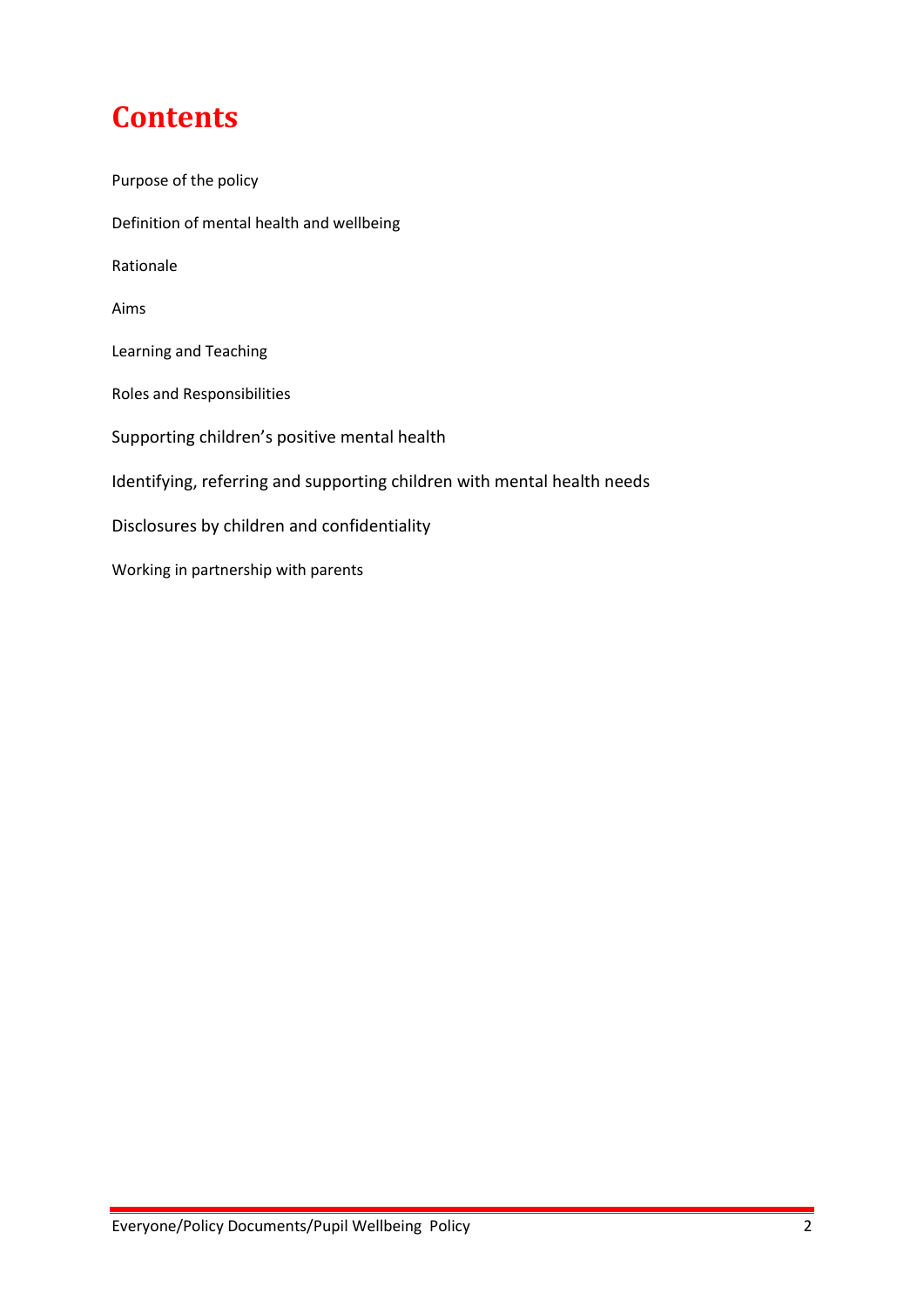## <span id="page-2-0"></span>**Purpose of the policy**

This policy sets out:

- 1. How we promote positive mental health
- 2. How we prevent mental health issues
- 3. How we identify and support children with mental health needs
- 4. How we train and support all staff to understand mental health issues and spot early warning signs to help prevent or address mental health problems
- 5. Key information about some common mental health problems
- 6. Where parents, staff and children can get further advice and support

## <span id="page-2-1"></span>**Definition of mental health and wellbeing**

We use the World Health Organisation's definition of mental health and wellbeing:

*"A state of well-being in which every individual realises their own potential, can cope with the normal stresses of life, can work productively and fruitfully, and is able to make a contribution to her or his community".*

Mental health and wellbeing is not just the absence of mental health issues. We want all children/young people to:

- feel confident in themselves
- be able to express a range of emotions appropriately
- be able to make and maintain positive relationships with others
- cope with the stresses of everyday life
- manage times of stress and be able to deal with change
- **•** learn and achieve

## <span id="page-2-2"></span>**Rationale**

At Wallace Fields Junior School, we are taking a whole school approach to mental health and Wellbeing education based on the following:

'Health is the extent to which an individual or group is able, on one hand, to realise aspirations and satisfy needs and, on the other hand, to change or cope with the environment. Health is, therefore seen as a resource for everyday life, not an object of living; it is a positive concept emphasising social and personal resources, as well as physical capabilities.' World Health Organisation (WHO), 2000.

At Wallace Fields Junior School, we aim to promote positive mental health and wellbeing for our whole school community (children, staff, parents and carers), and recognise how important mental health and emotional wellbeing is to our lives in just the same way as physical health. We recognise that children's mental health is a crucial factor in their overall wellbeing and can affect their learning and achievement. All children go through difficulties during their school career and some face significant life events.

The Department for Education (DfE) recognises that: "in order to help their children succeed; schools have a role to play in supporting them to be resilient and mentally healthy".

Schools can be a place for children and young people to experience a nurturing and supportive environment that has the potential to develop self-esteem and give positive experiences for overcoming adversity and building resilience. For some, school will be a place of respite from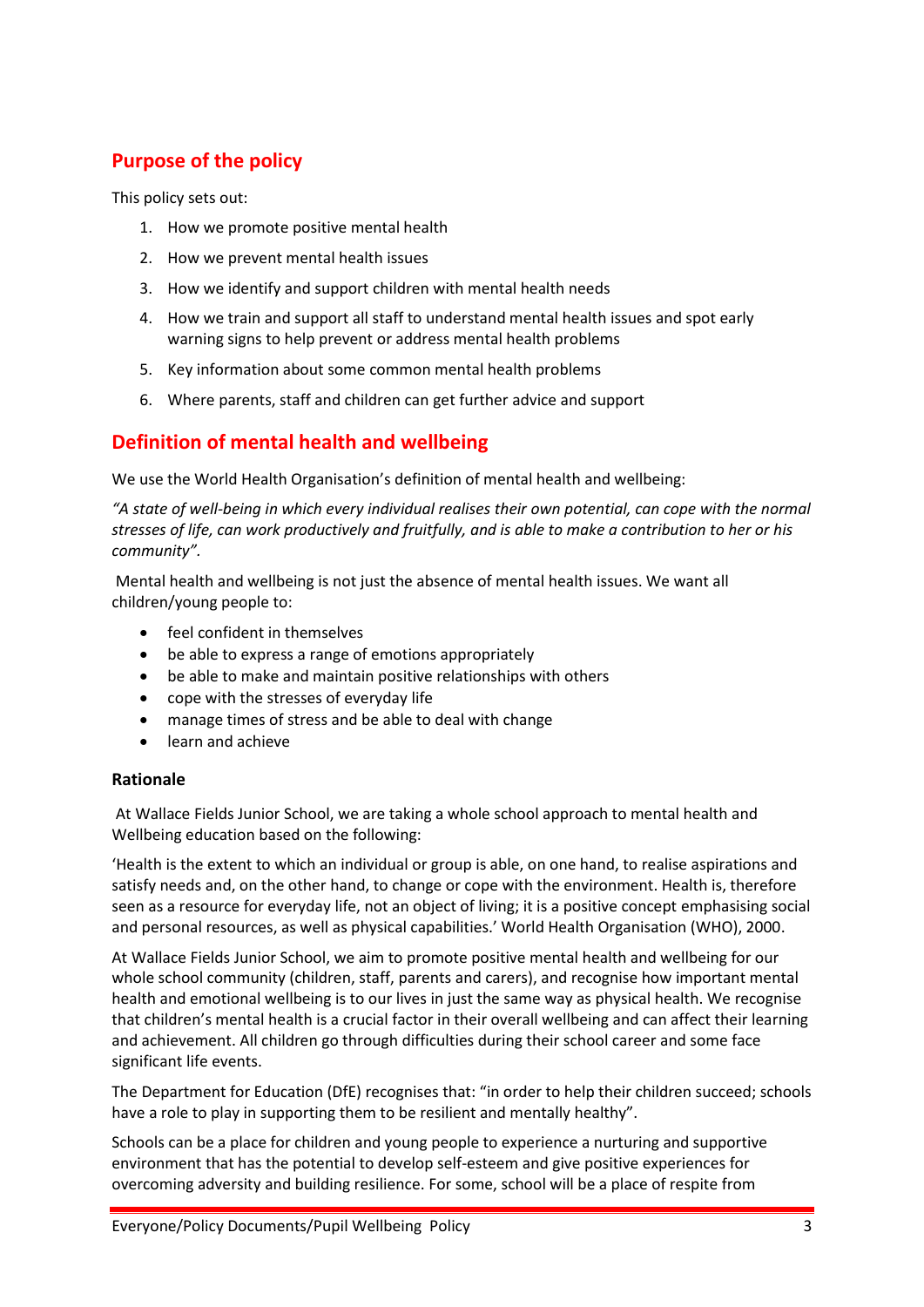difficult home lives and offer positive role models and relationships, which are critical in promoting children's wellbeing and can help engender a sense of belonging and community.

## <span id="page-3-0"></span>**Aims**

Our school aims to enable our children, staff and everyone working in partnership with the school to develop the knowledge and understanding, skills, capabilities and attributes necessary for mental, emotional, social and physical wellbeing now and in the future.

We aim to:

- Plan and deliver coherent and curriculum-based health and wellbeing activities throughout the year
- Provide a supportive and encouraging atmosphere for children, staff and parents/carers
- Continue to develop our relationships with pupils, parents/carers and the wider community
- Work closely with outside agencies to encourage a wide range of health related activities
- Further develop school policies and procedures to promote health and wellbeing
- Ensure all members of staff are aware of their professional roles in health related issues and are involved in developments to promote healthy living

Our role in school is to ensure that children are able to manage times of change and stress, and that they are supported to reach their potential or access help when they need it. We also have a role to ensure that children learn about what they can do to maintain positive mental health, what affects their mental health, how they can help reduce the stigma surrounding mental health issues, and where they can go if they need help and support.

Our aim is to help develop the protective factors which build resilience to mental health problems and to be a school where:

- All children are valued
- Children have a sense of belonging and feel safe
- Children feel able to talk openly with trusted adults about their problems without feeling any stigma
- Positive mental health is promoted and valued
- Bullying is not tolerated

In addition to children's wellbeing, we recognise the importance of promoting positive mental health and wellbeing for all stakeholders, including staff and parents.

## <span id="page-3-1"></span>**Learning and Teaching**

'Learning through health and wellbeing promotes confidence, independent thinking and positive attitudes and dispositions.' (Building the Curriculum 1)

Our school will:

- 1. Develop our relationships with pupils, parents/carers and the wider community.
- 2. Actively promote self-esteem of the whole school community, including staff.
- 3. Engage and work with parents and carers to provide all children with positive experiences that promote and protect their health.
- 4. Promote the health of all the school community.
- 5. Provide a range of stimulating experiences for all pupils.
- 6. Work closely with outside agencies to encourage a range of health related activities.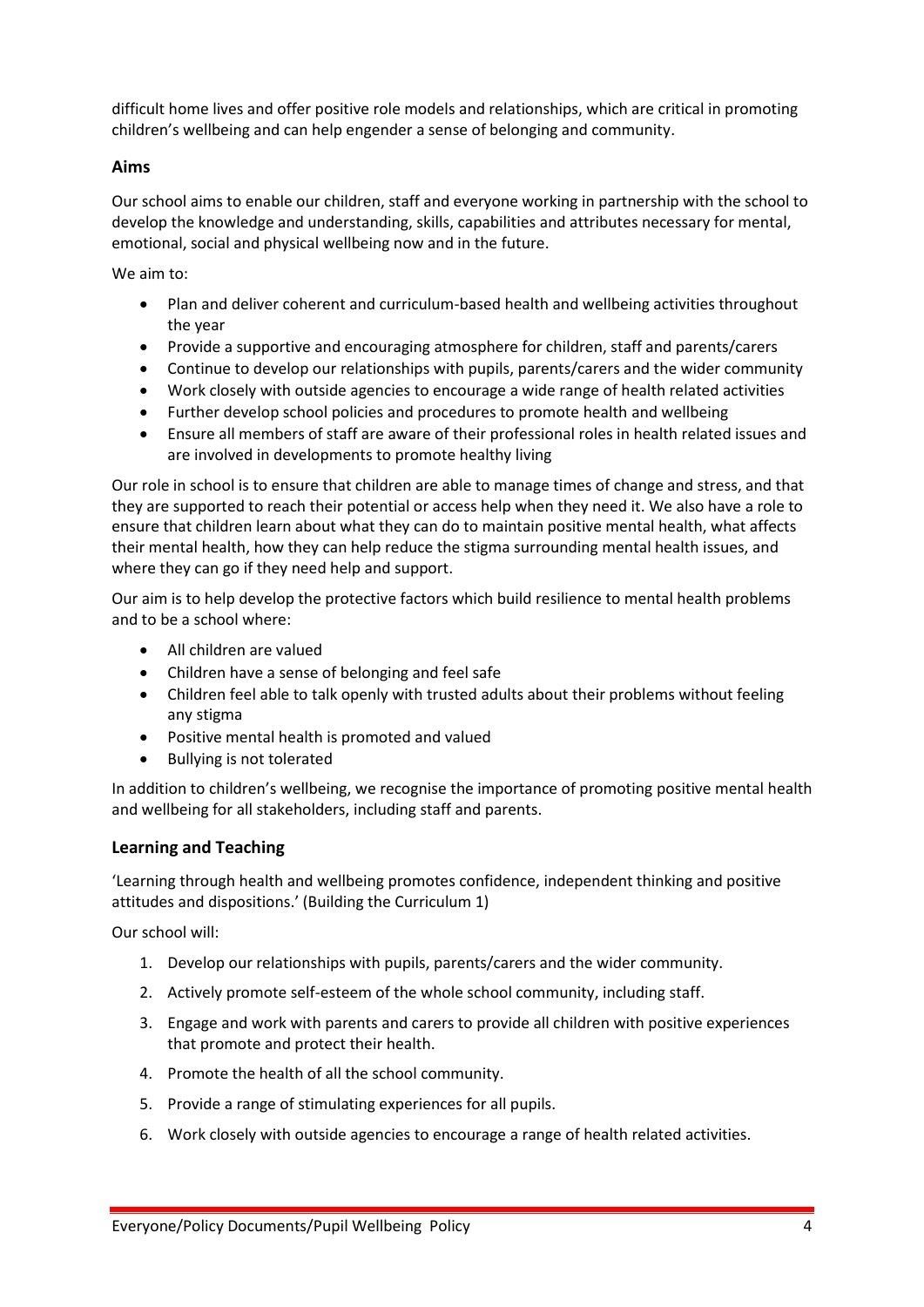## <span id="page-4-0"></span>**Roles and Responsibilities**

Whilst the Wellbeing Team and Senior Leaders are responsible for monitoring and overseeing the promotion of health in the school, all staff will actively support, contribute and be involved in the promotion of good health and participate in staff development when the opportunities arise.

We believe that all staff have a responsibility to promote positive mental health, and to understand about protective and risk factors for mental health. Some children will require additional help and all staff should have the skills to look out for any early warning signs of mental health problems and ensure that children with mental health needs get early intervention and the support they need.

All staff are trained and understand about possible risk factors that might make some children more likely to experience problems, such as: physical long-term illness, having a parent who has a mental health problem, death and loss, including loss of friendships, family breakdown and bullying. They should also understand the factors that protect children from adversity, such as self-esteem, communication and problem-solving skills, a sense of worth and belonging and emotional literacy.

## Wellbeing Lead:

Leads and works with other staff to coordinate whole school activities to promote positive mental health and wellbeing.

## PSHE Lead:

Leads on PSHE teaching about mental health. Provides advice and support to staff and organises training and updates.

#### SENDCo and ELSA:

Is the first point of contact with mental health services, and makes individual referrals to them. We recognise that many behaviours and emotional problems can be supported within the School environment, or with advice from external professionals. Some children will need more intensive support at times, and there are a range of mental health professionals and organisations that provide support to children with mental health needs and their families.

#### Sources of relevant support include:

Our own Senior Leadership Team

Our own Wellbeing Leadership Team

Our Designated Safeguarding Leads/Child Protection Lead

Our ELSAs and Wellbeing Champions- school support staff employed to manage mental health needs of particular children

Our SENDCO, who helps staff understand their responsibilities to children with special educational needs and disabilities (SEND), including children whose mental health problems mean they need special educational provision.

## **Supporting children's positive mental health**

We believe the School has a key role in promoting children's positive mental health and helping to prevent mental health problems. Our School has developed a range of strategies and approaches including:

## Pupil-led activities:

Campaigns and assemblies to raise awareness of mental health.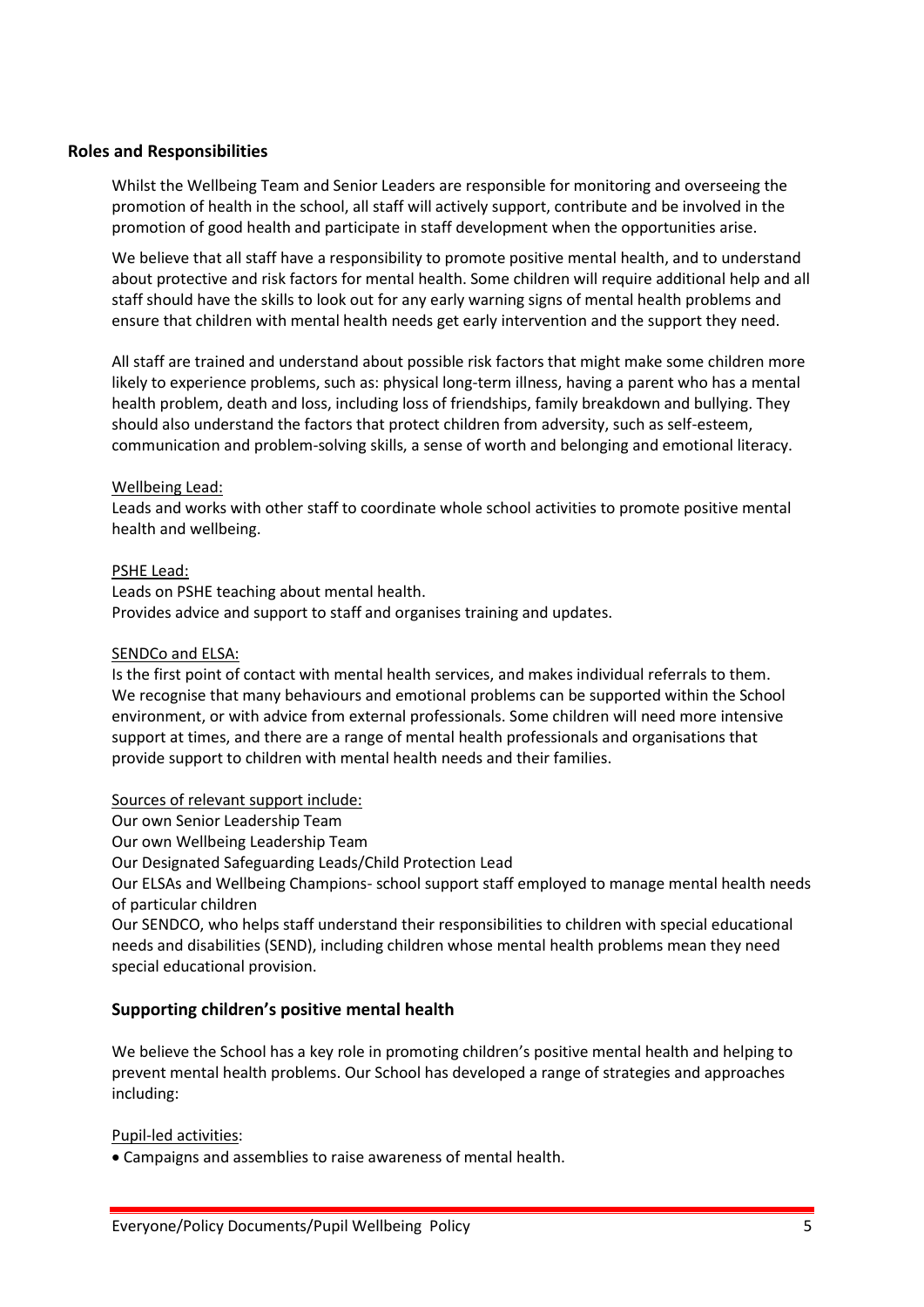Peer mentoring – children working together to solve problems and planned sessions where identified adults mentor a designated child

Positive Play and Sports Crew – a lunchtime group supporting younger children at lunchtime.

## Transition to secondary:

Transition to secondary schools intervention groups and days run for selected Year 6 pupils

## Class activities:

- Class mood boxes a daily first alert system, where children can share worries or concerns in class
- Circle times

 Through PSHE, we teach the knowledge and social and emotional skills that will help children to be more resilient, understand about mental health and be less affected by the stigma of mental health problems.

## Whole school:

 Wellbeing themed days – whole school focus on doing things which make us feel good and exploring the link between physical and mental health

 Displays and information around the School about positive mental health and where to go for help and support

## Small group or 1-1 support:

- ELSA support for children identified by staff or parents
- Zones of regulation- a programme led by our Wellbeing Champion to gain skills in selfmanagement, self-control and impulse control
- Wellbeing Champions who offer children the chance to discuss worries and concerns if they are feeling upset

## **Identifying, referring and supporting children with mental health needs**

Our approach:

- Provide a safe environment to enable children to express themselves and be listened to.
- Ensure the welfare and safety of children are paramount.
- Identify appropriate support for children based on their needs.
- Involve parents and carers when their child needs support.
- Involve children in the care and support they have.
- Monitor, review and evaluate the support with children and keep parents and carers updated.

## **Early Identification**

Our identification system involves a range of processes. We aim to identify children with mental health needs as early as possible to prevent things getting worse. We do this in different ways including:

- Staff can report concerns about individual children to the relevant lead persons using the wellbeing referral system.
- Analysing behaviour, exclusions, visits to the medical room/school nurse, attendance and sanctions.
- Class mood boxes in each class for children to raise concerns which are checked by the Class Teachers and support staff. Records of persistent concerns are kept.
- Regular weekly Wellbeing meetings with the SENDCo, ELSAs and Wellbeing Champions to raise concerns.
- A parental information and health questionnaire on entry to the School.